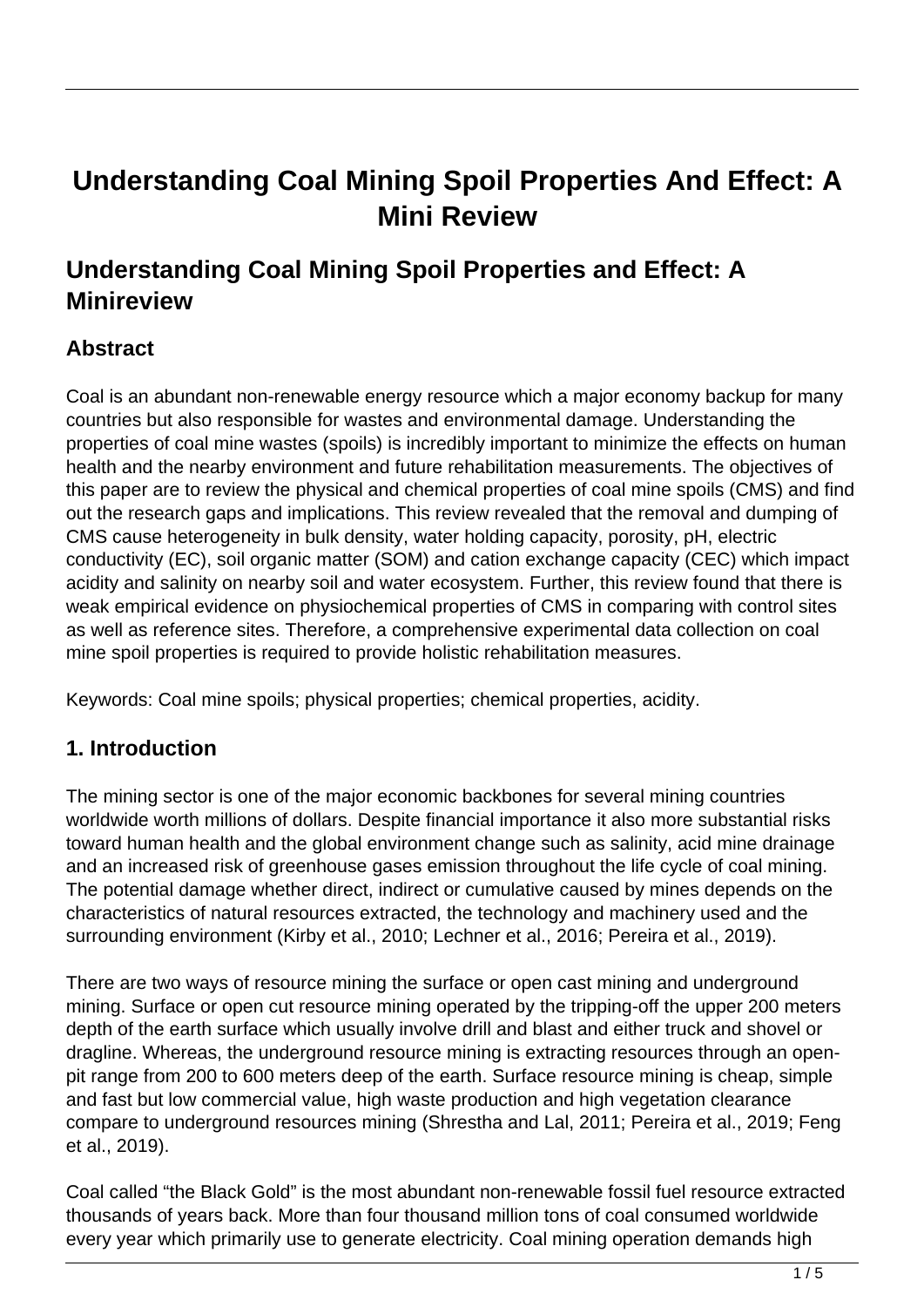technologies and mechanization process to achieve high-quality production and comprises of huge hazardous waste materials altering the physical and chemical properties CMS which has negative impacts on the surrounding ecosystem and promote to land and soil degradation and watercourses pollution (Gerke et al., 1998; Kirby et al., 2010; Shrestha and Lal, 2011; Uzarowicz, 2011; Park et al., 2013; Lechner et al., 2016; Wright et al., 2018; Feng et al., 2019; Ma et al., 2019; Feng et al., 2019).

Therefore, understanding the physicochemical properties of CMS is essential to deliver proper management, neutralization, and immobilization of the acidic and toxic substances to minimize their effect on soil, vegetation, and water bodies and repair the ecosystem services and productivity of these areas. This paper aims to review the physical and chemical properties of CMS and find out the research gaps and provide implications.

# **2. Formation, characteristics, and effects of coal mine spoil**

Soil is a medium for plant growth and ecosystem service which developed by soil formation factors such as climate, organisms, topography, parent material and time. However, the anthropogenic (human being) factors such as mining inevitably accelerate soil formation. Coal mining consists of complex sequential stages from vegetation removal to the rehabilitation stage (Figure 1) (Li et al., 2014; Feng et al., 2019). CMS are formed from the continuous overburden removed of mining process comprises heterogeneous in physical and chemical properties which disrupt the rehabilitation process (Park et al., 2013; Shrestha and Lal, 2011; Lechner et al., 2016; Wright et al., 2018; Feng et al., 2019; Ma et al., 2019).

### **2.1 Physical properties of coal mine spoil**

Soil physical properties determine the movement of air, water and nutrient through the soil play an important role in plant growth (Jat et al., 2018). However, the overburden mining operations the CMS unfavourable physical characteristics such as soil texture, bulk density, porosity, aeration and water holding capacity for plant growth.

The soil texture which determines the water holding capacity, permeability and soil workability for plant growth is affected by the high fraction of sandy loam of CMS (table 1). This reveals that CMS has high permeability, low water holding capacity and poor workability. This might affect the nutrient and water storage of the CMS. Soil bulk density and porosity reflects the size, shape and arrangement of soil particles and gives an indication of air, water and nutrient exchange capacity of the soil for plant root growth. Thus, lower bulk density ( 1 ds m-1 which is saline soil. This implies that poor microbial activity, poor soil structure, weak drainage, high bulk density, weak CEC. The SOC regulate the physical, chemical and biological function of soil by improving the water availability, CEC, porosity and supports the growth of the soil microorganisms. However, the SOC of the CMS is poor which implies that restrict the water availability and microorganism movement and poor CEC. Also, the richness of soil mineral depends on the CEC of the soil. As shown in Table 1, the CEC of CMS is low which indicate there is carbon deficiency in CMS which affects the water holding capacity, SOC and nutrient of the soil.

### **2.3 The heterogeneous characteristics effects of coal mine spoil**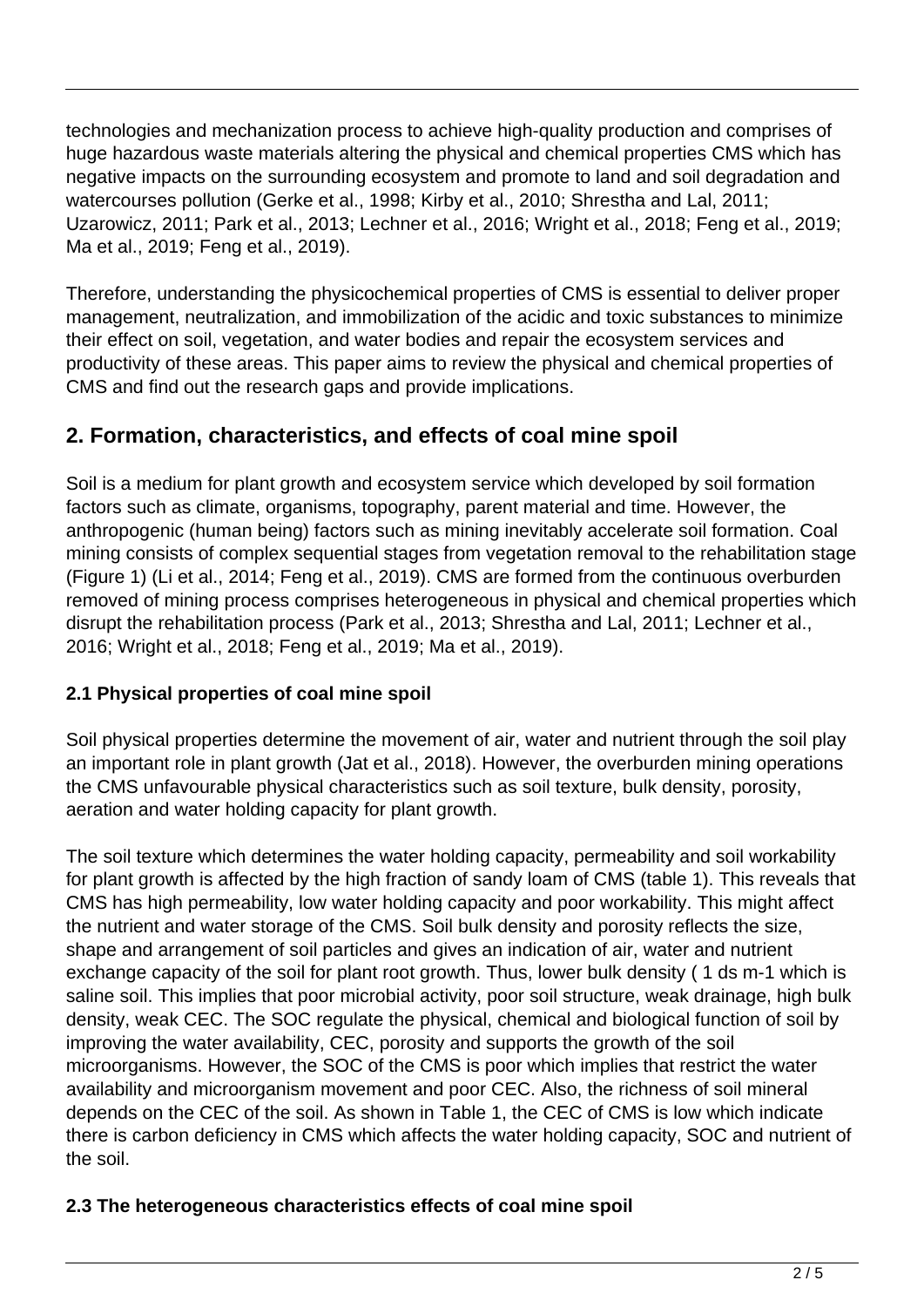The operation of coal mining requires extensive removal of overburden materials results in structural and functional changes in mine spoil consist of the high level of soil compaction, poor aeration, accumulation of weatherable and un-weatherable minerals, and heavy metals which exhibit huge spatial heterogeneity on physical and chemical parameters of CMS and adverse effect on soil and land degradation, soil acidity and toxicity, polluted water bodies, nutrient depletion and the imbalance microbial activity, consequently might affect the plant growth in post-mining landscapes rehabilitation (Park et al., 2010; Shrestha and Lal, 2011; Li et al., 2014; Ma et al., 2019; Feng et al., 2019).

However, besides the physical and chemical properties understanding the availability of heavy metals concentrations on CMS very essential for the post-mining rehabilitation process. Because a vast amount of overburden containing sulphide (FeS2) bearing minerals are dumped and might be significant effect concerning oxidation and weathering processes on physical and chemical properties of CMS and the surrounding environment. As a result of sulphides containing material exposed to surface-atmosphere and encounters with water (rainfall) and air (oxygen) can lead to sulphuric acid called acid mine drainage (AMD) which alter the pH, EC, SOC and CEC of CMS, and amplified the magnitude of salt and harmful heavy metals release from these spoils to surrounding soils, vegetation and water (Feng et al 2019)

Gerke et al., (1998) reported that the sulphuric acid generated from acid mine drainage as the result of sulphide oxidation of overburden spoils at open-cast lignite mines affecting the quality of groundwater zone and surface water bodies of the Lusatian mining area in Germany. Uzarowicz, (2011) investigate that, the presence and weathering of sulphides in CMS soils cause a high risk of long-term acidification in three coal mine sites in Poland. Furthermore, a substantial acid mine drainage containing three hazardous metals Nickel (Ni), Zink (Zn) and Manganese (Mn) was identified and impact on water quality and aquatic species in Wingecarribee River, New South Wales (NSW), Australia (Wright et al., 2018).

# **3. Conclusion and implications**

Coal called "the Black Gold" is non-renewable fossil fuel resource extracted thousands of years back as source energy and economic backbone for many countries. However, due to the complex nature of coal resource extraction is responsible for waste generation and environmental damage. Several types of research are conducted to assess the physical and chemical properties of CMS and their effect on soil and water ecosystem and the nearby environment. These studies are very crucial to reduce their impact as well as to implement proper remediation measures on CMS. This review revealed that the removal and dumping of CMS cause heterogeneity in bulk density, water holding capacity, porosity, pH, electric conductivity (EC), soil organic matter (SOM) and cation exchange capacity (CEC) which impact acidity and salinity on nearby soil and water ecosystem. Measuring, analysing and evaluation all the necessary physical properties (soil texture, bulk density, water-holding capacity, and porosity) and chemical properties (pH, EC, SOC and CEC) require to provide full information about the properties of CMS and predict their potential impact on the surrounding environment. However, this review found that there is weak empirical evidence on physiochemical properties of CMS in comparing with control/reference site. Therefore, a comprehensive experimental data collection on coal mine spoil properties including some control/reference site is required to provide holistic rehabilitation measures.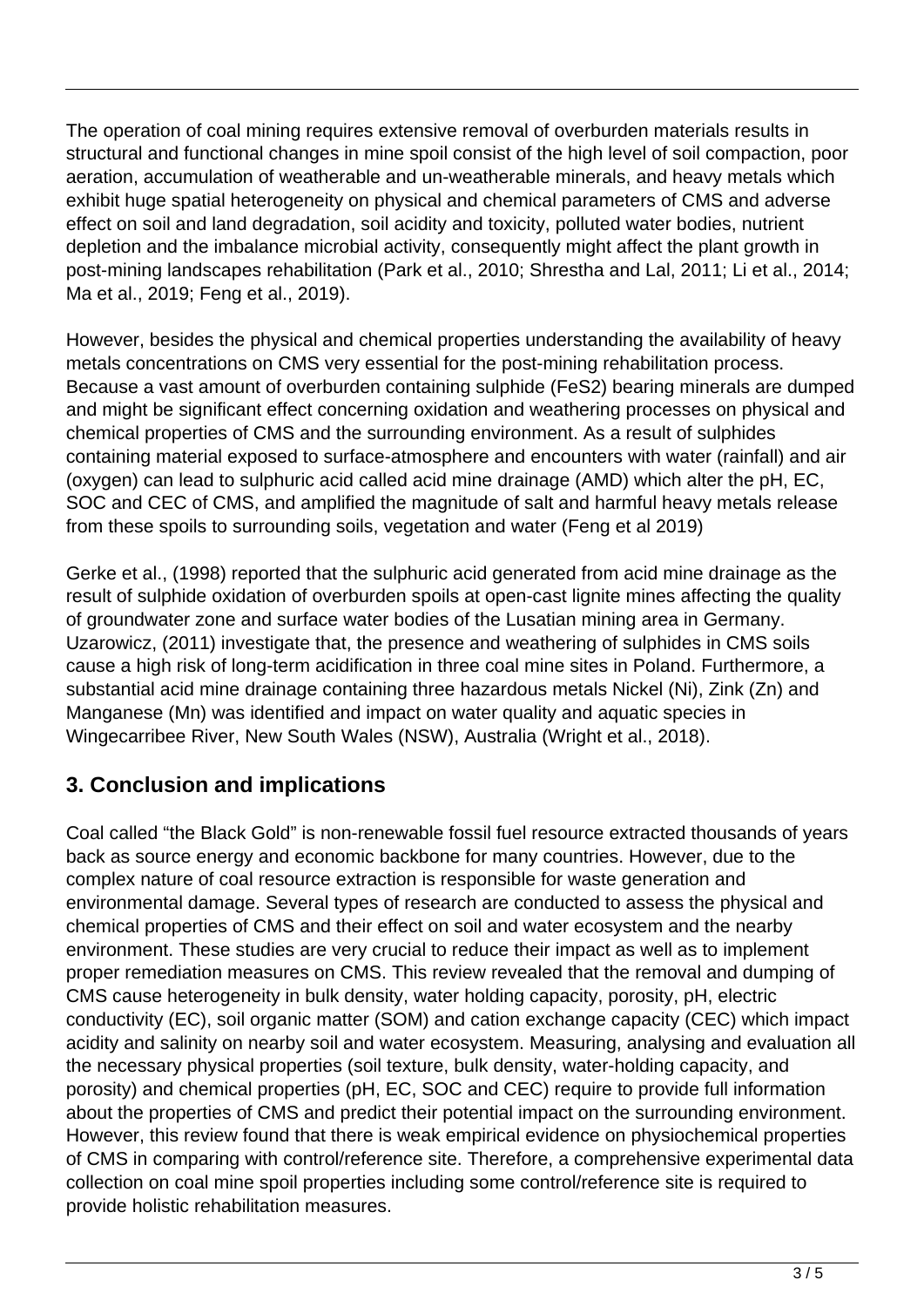### **Reference**

- 1. Ahirwal, J. and Maiti, S.K., 2016. Assessment of soil properties of different land uses generated due to surface coal mining activities in tropical Sal (Shorea robusta) forest, India. Catena, 140, pp.155-163.
- 2. Feng, Y., Wang, J., Bai, Z. and Reading, L., 2019. Effects of surface coal mining and land reclamation on soil properties: A review. Earth-science reviews.
- 3. Fu, Y., Lin, C., Ma, J. and Zhu, T., 2010. Effects of plant types on physico-chemical properties of reclaimed mining soil in Inner Mongolia, China. Chinese geographical science, 20(4), pp.309-317.
- 4. Pereira, P., 2019. Soil Degradation, Restoration and Management in a Global Change Context. Academic Press.
- 5. Gerke, H.H., Molson, J.W. and Frind, E.O., 1998. Modelling the effect of chemical heterogeneity on acidification and solute leaching in overburden mine spoils. Journal of Hydrology, 209(1-4), pp.166-185.
- 6. Hilton, M., Shaygan, M., McIntyre, N., Baumgartl, T. and Edraki, M., 2019. The Effect of Weathering on Salt Release from Coal Mine Spoils. Minerals, 9(12), p.760.
- 7. Jat, M.L., Stirling, C.M., Jat, H.S., Tetarwal, J.P., Jat, R.K., Singh, R., Lopez-Ridaura, S. and Shirsath, P.B., 2018. Soil processes and wheat cropping under emerging climate change scenarios in south asia. In Advances in Agronomy (Vol. 148, pp. 111-171). Academic Press.
- 8. Kirby, B.M., Vengadajellum, C.J., Burton, S.G. and Cowan, D.A., 2010. Coal, coal mines and spoil heaps. In Handbook of hydrocarbon and lipid Microbiology.
- 9. Lechner, A.M., Baumgartl, T., Matthew, P. and Glenn, V., 2016. The impact of underground longwall mining on prime agricultural land: a review and research agenda. Land Degradation & Development, 27(6), pp.1650-1663.
- 10. Li, X., Park, J.H., Edraki, M. and Baumgartl, T., 2014. Understanding the salinity issue of coal mine spoils in the context of salt cycle. Environmental geochemistry and health, 36(3), pp.453-465.
- 11. Ma, K., Zhang, Y., Ruan, M., Guo, J. and Chai, T., 2019. Land Subsidence in a Coal Mining Area Reduced Soil Fertility and Led to Soil Degradation in Arid and Semi-Arid Regions. International Journal of Environmental Research and Public Health, 16(20), p.3929.
- 12. Mukhopadhyay, S., Masto, R.E., Yadav, A., George, J., Ram, L.C. and Shukla, S.P., 2016. Soil quality index for evaluation of reclaimed coal mine spoil. Science of the Total Environment, 542, pp.540-550.
- 13. Park, J.H., Li, X., Edraki, M., Baumgartl, T. and Kirsch, B., 2013. Geochemical assessments and classification of coal mine spoils for better understanding of potential salinity issues at closure. Environmental Science: Processes & Impacts, 15(6), pp.1235-1244.
- 14. Renella, G., Landi, L., Ascher, J., Ceccherini, M.T., Pietramellara, G., Mench, M. and Nannipieri, P., 2008. Long-term effects of aided phytostabilisation of trace elements on microbial biomass and activity, enzyme activities, and composition of microbial community in the Jales contaminated mine spoils. Environmental Pollution, 152(3), pp.702-712.
- 15. Sadhu, K., Adhikari, K. and Gangopadhyay, A., 2012. Effect of mine spoil on native soil of Lower Gondwana coal fields: Raniganj coal mines areas, India. International Journal of Environmental Sciences, 2(3), pp.1675-1687.